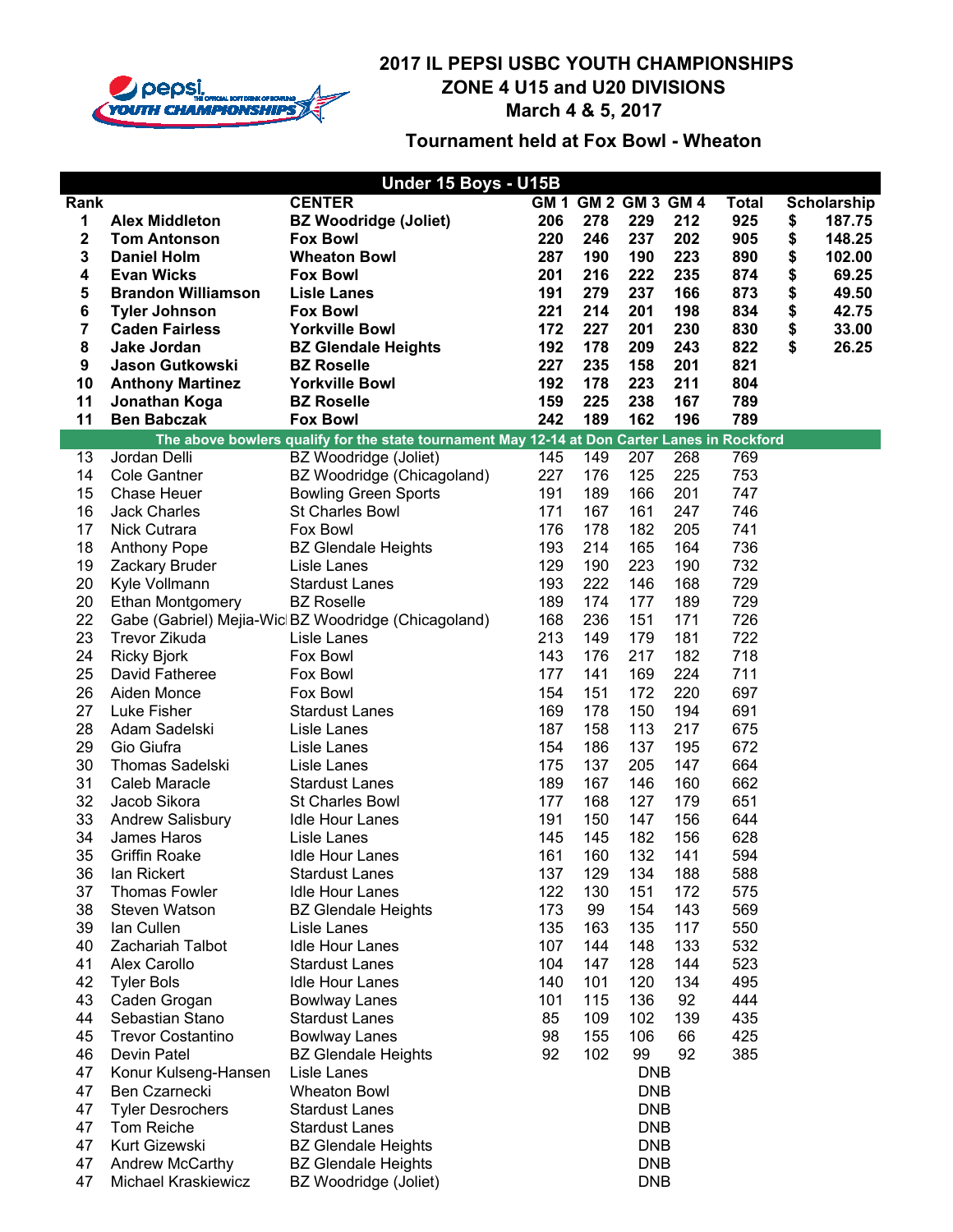

|                | Under 15 Girls - U15G       |                                                                                              |     |                     |            |             |              |    |             |
|----------------|-----------------------------|----------------------------------------------------------------------------------------------|-----|---------------------|------------|-------------|--------------|----|-------------|
| Rank           |                             | <b>CENTER</b>                                                                                |     | GM 1 GM 2 GM 3 GM 4 |            |             | <b>Total</b> |    | Scholarship |
| 1              | <b>Mabel Cummins</b>        | <b>Yorkville Bowl</b>                                                                        | 248 | 268                 | 249        | 268         | 1033         | \$ | 151.75      |
| 2              | <b>Mina Garner</b>          | <b>Stardust Lanes</b>                                                                        | 221 | 227                 | 231        | 234         | 913          | \$ | 124.00      |
| 3              | <b>Grace Arndt</b>          | <b>Fox Bowl</b>                                                                              | 209 | 214                 | 213        | 247         | 883          | \$ | 78.25       |
| 4              | <b>Elyse Spaccapaniccia</b> | <b>BZ Woodridge (Joliet)</b>                                                                 | 213 | 242                 | 244        | 136         | 835          | \$ | 55.25       |
| 5              | <b>Allison Nape</b>         | <b>Fox Bowl</b>                                                                              | 213 | 198                 | 188        | 213         | 812          | \$ | 50.50       |
| 6              | <b>Emily Tornabene</b>      | <b>BZ Roselle</b>                                                                            | 225 | 174                 | 216        | 164         | 779          |    |             |
| $\overline{7}$ | <b>Jemma Skweres</b>        | <b>Stardust Lanes</b>                                                                        | 200 | 164                 | 205        | 208         | 777          |    |             |
|                |                             | The above bowlers qualify for the state tournament May 12-14 at Don Carter Lanes in Rockford |     |                     |            |             |              |    |             |
| 8              | Gillian Czubernat           | BZ Woodridge (Joliet)                                                                        | 157 | 182                 | 196        | 179         | 714          |    |             |
| 9              | Janine Anzelone             | BZ Woodridge (Chicagoland)                                                                   | 117 | 155                 | 204        | 200         | 676          |    |             |
| 10             | Makaylah Jones              | <b>Stardust Lanes</b>                                                                        | 181 | 179                 | 163        | 150         | 673          |    |             |
| 11             | Brianna Watson              | Lisle Lanes                                                                                  | 151 | 169                 | 172        | 169         | 661          |    |             |
| 12             | Kaylee Mann                 | <b>Bowlway Lanes</b>                                                                         | 139 | 185                 | 166        | 169         | 659          |    |             |
| 13             | <b>Alexis Vittal</b>        | <b>Yorkville Bowl</b>                                                                        | 167 | 181                 | 129        | 175         | 652          |    |             |
| 14             | Breanna Lee                 | <b>Idle Hour Lanes</b>                                                                       | 128 | 176                 | 173        | 172         | 649          |    |             |
| 15             | Katlin Koth                 | <b>BZ Roselle</b>                                                                            | 139 | 100                 | 175        | 224         | 638          |    |             |
| 16             | Allison Neverouski          | <b>BZ</b> Woodridge                                                                          | 142 | 116                 | 176        | 179         | 613          |    |             |
| 17             | Samantha DeMarco            | <b>BZ Roselle</b>                                                                            | 132 | 169                 | 174        | 137         | 612          |    |             |
| 18             | Emma Lacey                  | <b>Yorkville Bowl</b>                                                                        | 145 | 134                 | 166        | 163         | 608          |    |             |
| 19             | Katlyn Anderson             | <b>Stardust Lanes</b>                                                                        | 178 | 100                 | 171        | 140         | 589          |    |             |
| 19             | Leah Beatty                 | Lisle Lanes                                                                                  | 151 | 144                 | 119        | 175         | 589          |    |             |
| 21             | Alyssa Votava               | Lisle Lanes                                                                                  | 117 | 178                 | 116        | 165         | 576          |    |             |
| 22             | Nicole Schlitz              | Lisle Lanes                                                                                  | 137 | 117                 | 146        | 169         | 569          |    |             |
| 23             | Shannon Kosirog             | Fox Bowl                                                                                     | 139 | 159                 | 126        | 127         | 551          |    |             |
| 24             | Jessica Lowe                | Fox Bowl                                                                                     | 132 | 132                 | 147        | 138         | 549          |    |             |
| 25             | Alexiss Johnson             | <b>Yorkville Bowl</b>                                                                        | 142 | 138                 | 143        | 124         | 547          |    |             |
| 26             | Christina Rozycki           | <b>BZ Glendale Heights</b>                                                                   | 156 | 124                 | 124        | 138         | 542          |    |             |
| 27             | Samantha Fleenor            | <b>Bowlway Lanes</b>                                                                         | 94  | 135                 | 169        | 139         | 537          |    |             |
| 28             | Lydia Oker                  | <b>Idle Hour Lanes</b>                                                                       | 143 | 161                 | 92         | 140         | 536          |    |             |
| 29             | <b>Becky Grecco</b>         | Lisle Lanes                                                                                  | 142 | 133                 | 106        | 143         | 524          |    |             |
| 30             | Emily Strobehn              | <b>BZ Glendale Heights</b>                                                                   | 153 | 138                 | 114        | 117         | 522          |    |             |
| 31             | Allyson Bartolomei          | Lisle Lanes                                                                                  | 133 | 91                  | 125        | 153         | 502          |    |             |
| 32             | Madisyn Bradford            | Lisle Lanes                                                                                  | 131 | 112                 | 114        | 144         | 501          |    |             |
| 33             | Alyssa Birzetis             | Lisle Lanes                                                                                  | 123 | 140                 | 122        | 107         | 492          |    |             |
| 34             | <b>Elissa Gates</b>         | <b>Yorkville Bowl</b>                                                                        | 97  | 92                  | 84         | 140         | 413          |    |             |
| 35             | Danielle Horner             | <b>BZ Glendale Heights</b>                                                                   | 129 | 107                 | 0          | $\mathbf 0$ | 236          |    |             |
| 36             | Kasey Fiermuga              | <b>Stardust Lanes</b>                                                                        |     |                     | <b>DNB</b> |             |              |    |             |
| 36             | Danielle Seiwert            | <b>Stardust Lanes</b>                                                                        |     |                     | <b>DNB</b> |             |              |    |             |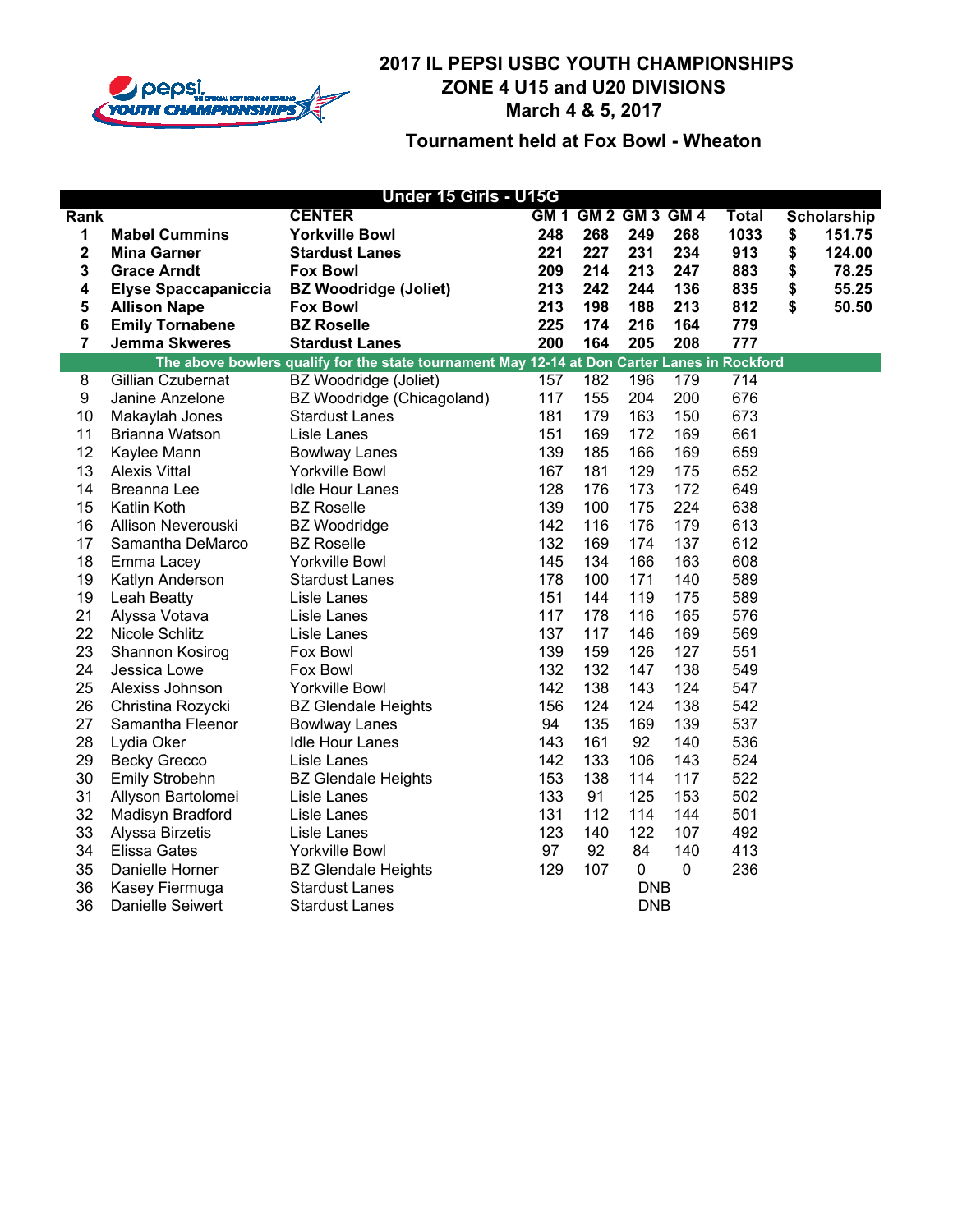

| Under 20 Girls - U20G   |                         |                                                                                              |     |                     |            |     |              |    |                    |
|-------------------------|-------------------------|----------------------------------------------------------------------------------------------|-----|---------------------|------------|-----|--------------|----|--------------------|
| Rank                    |                         | <b>CENTER</b>                                                                                |     | GM 1 GM 2 GM 3 GM 4 |            |     | <b>Total</b> |    | <b>Scholarship</b> |
| 1                       | <b>Paytynn Kuhns</b>    | <b>Fox Bowl</b>                                                                              | 224 | 248                 | 224        | 226 | 922          | \$ | 139.50             |
| $\overline{\mathbf{2}}$ | <b>Hannah Jaros</b>     | <b>Yorkville Bowl</b>                                                                        | 191 | 265                 | 255        | 194 | 905          | \$ | 114.00             |
| 3                       | <b>Megan Neverouski</b> | <b>BZ Woodridge</b>                                                                          | 225 | 181                 | 203        | 255 | 864          | \$ | 71.75              |
| 4                       | Jordan Tiberi           | <b>Stardust Lanes</b>                                                                        | 204 | 210                 | 258        | 191 | 863          | \$ | 50.75              |
| 5                       | Jenna Sussenbach        | <b>BZ Woodridge (Joliet)</b>                                                                 | 225 | 179                 | 211        | 203 | 818          | \$ | 46.50              |
| 6                       | <b>Chloe Long</b>       | <b>BZ Woodridge</b>                                                                          | 195 | 212                 | 234        | 157 | 798          |    |                    |
| 6                       | <b>Haley Kowalski</b>   | <b>Fox Bowl</b>                                                                              | 175 | 197                 | 201        | 225 | 798          |    |                    |
|                         |                         | The above bowlers qualify for the state tournament May 12-14 at Don Carter Lanes in Rockford |     |                     |            |     |              |    |                    |
| $\overline{8}$          | Megan Douglas           | Fox Bowl                                                                                     | 175 | 211                 | 200        | 196 | 782          |    |                    |
| 9                       | Kristina Sickler        | BZ Woodridge (Joliet)                                                                        | 188 | 214                 | 159        | 179 | 740          |    |                    |
| 10                      | Cassie Cartee           | <b>Bowling Green Sports</b>                                                                  | 136 | 177                 | 224        | 202 | 739          |    |                    |
| 11                      | Jordan Ankebrant        | <b>Bowlway Lanes</b>                                                                         | 201 | 171                 | 178        | 164 | 714          |    |                    |
| 12                      | Salena Stack            | <b>Wheaton Bowl</b>                                                                          | 173 | 203                 | 171        | 166 | 713          |    |                    |
| 13                      | Erin Cosner             | <b>BZ</b> Woodridge                                                                          | 166 | 170                 | 193        | 183 | 712          |    |                    |
| 14                      | Kelly Lynch             | <b>Bowling Green Sports</b>                                                                  | 199 | 192                 | 158        | 162 | 711          |    |                    |
| 15                      | Kaitlyn Keith           | <b>BZ</b> Roselle                                                                            | 148 | 176                 | 181        | 201 | 706          |    |                    |
| 16                      | <b>Emily Spicuzza</b>   | Fox Bowl                                                                                     | 172 | 210                 | 169        | 152 | 703          |    |                    |
| 17                      | Sophie Osborn           | Fox Bowl                                                                                     | 161 | 175                 | 212        | 146 | 694          |    |                    |
| 18                      | Anaje McGowan           | <b>Bowlway Lanes</b>                                                                         | 159 | 202                 | 158        | 172 | 691          |    |                    |
| 18                      | Ashley DeMarco          | <b>BZ Roselle</b>                                                                            | 150 | 139                 | 131        | 160 | 691          |    |                    |
| 20                      | Meagan Markovich        | <b>Bowling Green Sports</b>                                                                  | 160 | 193                 | 154        | 170 | 677          |    |                    |
| 21                      | Krystyna Panek          | <b>Stardust Lanes</b>                                                                        | 161 | 161                 | 167        | 180 | 669          |    |                    |
| 22                      | <b>Hayley Fetzer</b>    | <b>BZ</b> Woodridge                                                                          | 154 | 183                 | 153        | 177 | 667          |    |                    |
| 23                      | Katelyn Howe            | Lisle Lanes                                                                                  | 137 | 193                 | 159        | 142 | 631          |    |                    |
| 24                      | Dana Sasenick           | <b>Stardust Lanes</b>                                                                        | 147 | 159                 | 169        | 141 | 616          |    |                    |
| 24                      | Shayna Guevara          | <b>Bowling Green Sports</b>                                                                  | 151 | 142                 | 147        | 176 | 616          |    |                    |
| 26                      | Miranda Beatty          | <b>Wheaton Bowl</b>                                                                          | 144 | 163                 | 158        | 134 | 599          |    |                    |
| 27                      | Kelly Heighway          | Fox Bowl                                                                                     | 117 | 125                 | 166        | 186 | 594          |    |                    |
| 28                      | <b>Cassidy Petrie</b>   | <b>Wheaton Bowl</b>                                                                          | 194 | 119                 | 121        | 149 | 583          |    |                    |
| 29                      | Katherine Esposito      | Lisle Lanes                                                                                  | 169 | 129                 | 124        | 159 | 581          |    |                    |
| 30                      | Jordan Powell           | <b>Idle Hour Lanes</b>                                                                       | 136 | 131                 | 152        | 127 | 546          |    |                    |
| 31                      | Jordan Lewellyn         | <b>Bowlway Lanes</b>                                                                         | 135 | 85                  | 128        | 143 | 491          |    |                    |
| 32                      | Renee Lockman           | <b>Idle Hour Lanes</b>                                                                       | 78  | 112                 | 148        | 91  | 429          |    |                    |
| 33                      | <b>Hayley Angus</b>     | <b>Wheaton Bowl</b>                                                                          |     |                     | <b>DNB</b> |     |              |    |                    |
| 33                      | Katherine Hutto         | Fox Bowl                                                                                     |     |                     | <b>DNB</b> |     |              |    |                    |